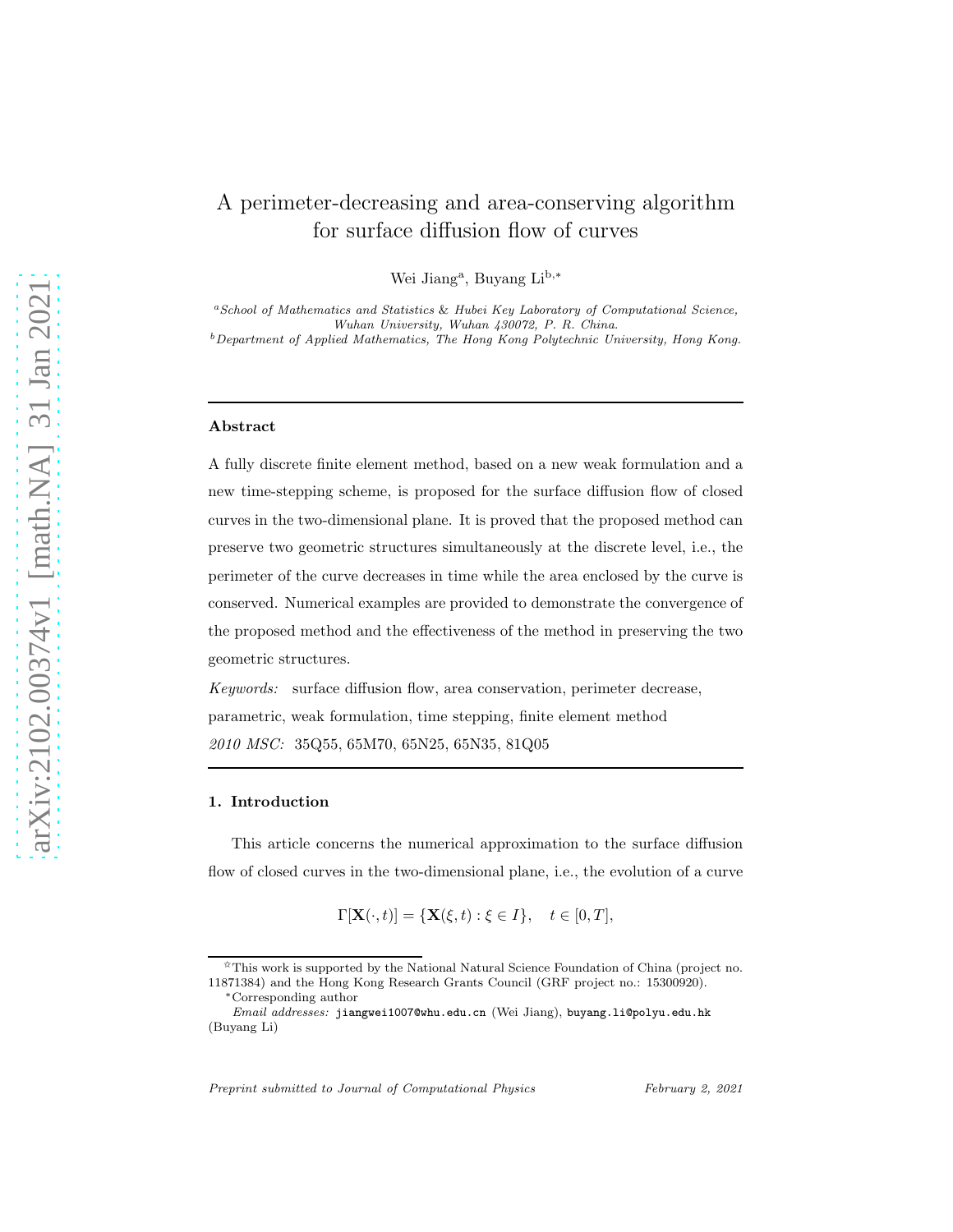determined by a parametrization  $\mathbf{X}(\cdot,t) : I \to \mathbb{R}^2$ , where  $I = [0,1]$  is the periodic unit interval (one-dimensional torus which identifies 0 and 1), satisfying the fourth-order geometric evolution equation

<span id="page-1-0"></span>
$$
\begin{cases} \partial_t \mathbf{X} = -[\partial_{\Gamma}^2(\boldsymbol{\kappa} \cdot \boldsymbol{\nu})] \boldsymbol{\nu}, \\ \boldsymbol{\kappa} = \partial_{\Gamma} \boldsymbol{\tau}, \end{cases} \quad \text{on} \quad I \times [0, T], \tag{1}
$$

where  $\kappa = \kappa(\xi, t)$ ,  $\nu = \nu(\xi, t)$  and  $\tau = \tau(\xi, t)$  are the curvature vector, inward unit normal vector and unit tangential vector of the curve  $\Gamma[\mathbf{X}(\cdot,t)]$  at the point **X**( $\xi, t$ ). The notation  $\partial_{\Gamma}$  represents tangential differentiation along the curve Γ, defined by

$$
\partial_{\Gamma}v(\xi,t) := \frac{\partial_{\xi}v(\xi,t)}{|\partial_{\xi}\mathbf{X}(\xi,t)|} \quad \text{for a function } v \text{ defined on } I \times [0,T].
$$

The parametric equation [\(1\)](#page-1-0) for surface diffusion flow was proposed by Mullins in 1957 for modeling the evolution of microstructure in polycrystalline materials [\[27\]](#page-17-0). It was generalized to include anisotropic effects of crystalline films in [\[12,](#page-16-0) [20,](#page-16-1) [26,](#page-17-1) [30](#page-17-2)]. These models play important roles in various applications in materials science and solid-state dewetting; see [\[3](#page-15-0), [21](#page-16-2)[–25,](#page-17-3) [29](#page-17-4), [31\]](#page-17-5) and the references therein.

It is well-known that the surface diffusion flow described by [\(1\)](#page-1-0) is the  $H^{-1}\,$ gradient flow of the perimeter functional (see [\[12,](#page-16-0) [28\]](#page-17-6))

$$
|\Gamma[\mathbf{X}(\cdot,t)]| = \int_I |\partial_{\xi} \mathbf{X}(\xi,t)| \mathrm{d}\xi.
$$

As a result, the surface diffusion flow has two geometric structures:

- (i) The perimeter of the evolving curve decreases in time;
- (ii) The area enclosed by the curve is conserved in the evolution.

These geometric structures are also desired in the numerical approximation of surface diffusion flow.

Many numerical methods have been developed for simulating the evolution of a curve/surface in 2D/3D governed by surface diffusion flow and related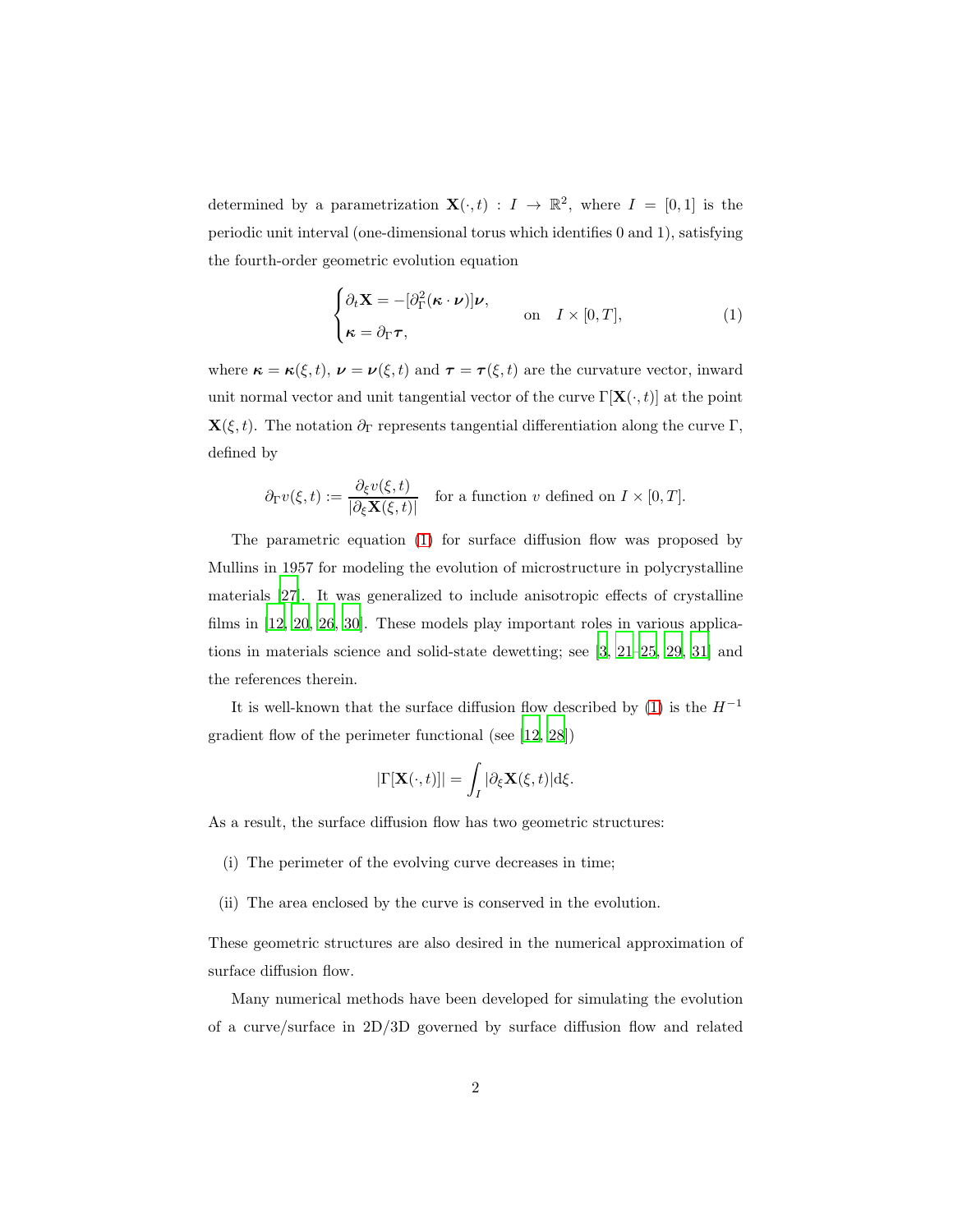geometric evolution equations. For the non-parametric equations describing axially symmetric surface diffusion flow, Coleman, Falk & Moakher [\[13](#page-16-3)] proposed space-time finite element methods (FEMs) to preserve the perimeter decrease and area conservation properties, and Deckelnick, Dziuk & Elliott [\[14\]](#page-16-4) proved convergence of semidiscrete FEMs. For the non-parametric equations describing surface diffusion flow of graphs, variational formulation, error analysis and numerical simulation were done by Bänsch, Morin  $\&$  Nochetto [\[1\]](#page-14-0) and Deckelnick, Dziuk & Elliott [\[15\]](#page-16-5) for semidiscrete and fully discrete FEMs, respectively. In the axially symmetric and graph cases, both semi-discrete and fully discrete methods can preserve the perimeter decrease and area conservation.

For general parametric surface diffusion flow, the underlying numerical methods are the parametric FEMs developed by Dziuk [\[17,](#page-16-6) [18\]](#page-16-7), Deckelnick, Dziuk & Elliott [\[16\]](#page-16-8), Bänsch, Morin & Nochetto [\[2](#page-14-1)], Dziuk & Elliott [\[19\]](#page-16-9), Barrett, Garcke & Nürnberg  $[5, 7]$  $[5, 7]$  $[5, 7]$ , etc. In particular, Bänsch, Morin & Nochetto  $[2]$  proposed the first parametric FEM for the surface diffusion flow. The method preserves the decrease of perimeter (see [\[2](#page-14-1), Theorem 2.1]), while the area enclosed by the curve may change in time. Parametric FEMs based on novel variational formulations were developed in [\[5,](#page-15-1) [7,](#page-15-2) [9](#page-15-3), [11](#page-15-4)]. These methods yield good mesh distribution and unconditional stability. The generalization to anisotropic surface diffusion flows and axisymmetric geometry cases was made in [\[6,](#page-15-5) [8,](#page-15-6) [10\]](#page-15-7). These methods can preserve the decrease of perimeter in 2D (or decrease of area in 3D) in the fully-discrete finite element scheme, and the area conservation in 2D (or volume conservation in 3D) only in the semi-discrete FEM. More recently, Jiang et al. developed parametric FEMs for simulating solid-state dewetting problems described by surface diffusion flow and contact line migration in 2D [\[4](#page-15-8)] and 3D [\[32\]](#page-18-0), without considering the perimeter/area decrease and area/volume conservation properties in the discrete level.

Overall, existing numerical methods for parametric surface diffusion flow often yield curves/surfaces with decreasing perimeter/area, while the area/volume enclosed by the curve/surface is conserved only in the semi-discrete FEMs. In this paper, we construct a fully discrete parametric FEM for surface diffusion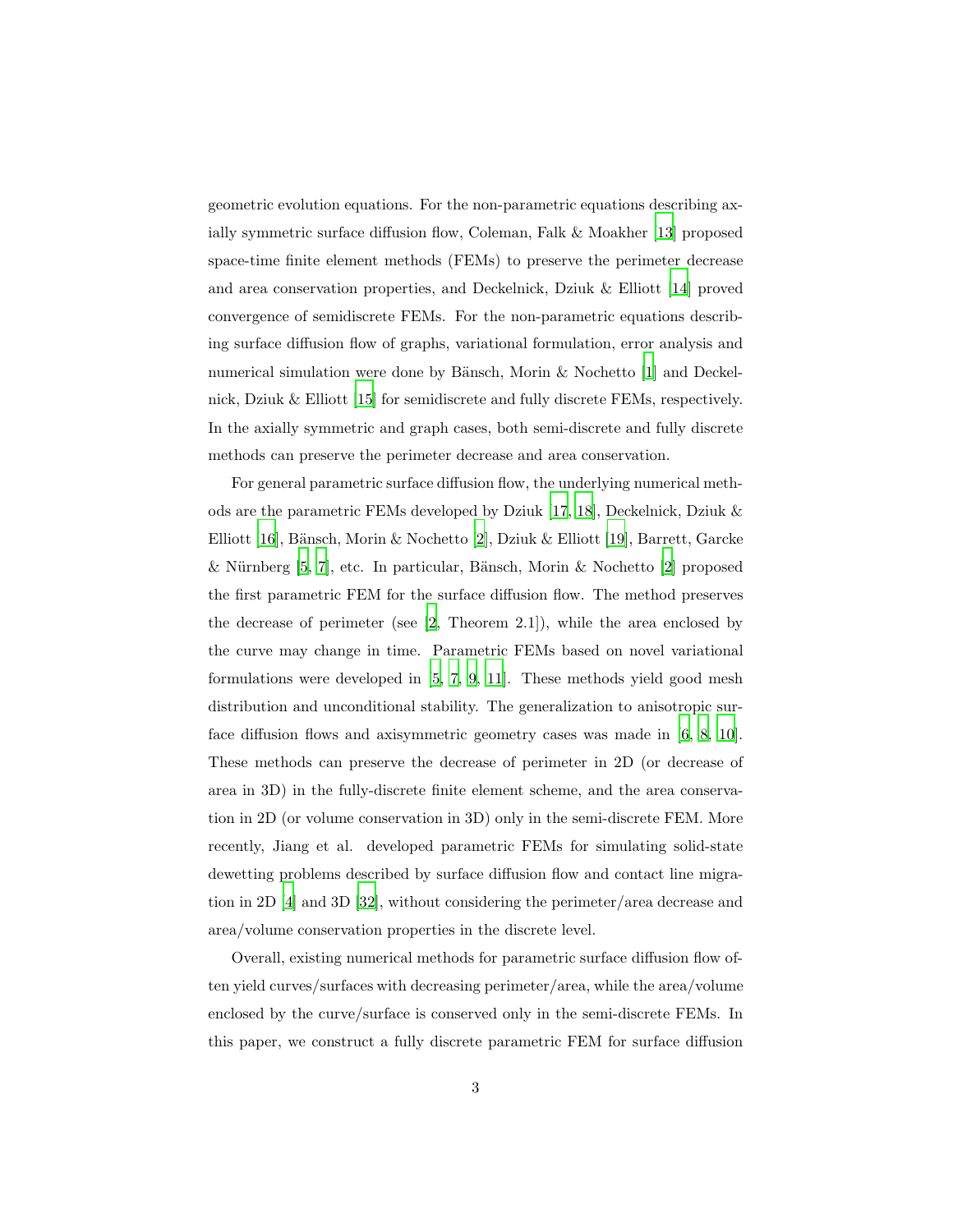flow of closed curves, based on a new weak formulation and a new time-stepping scheme, to preserve the two geometric structures simultaneously.

The rest of paper is organized as follows. In section 2, we propose a new weak formulation for solving problem [\(1\)](#page-1-0), then a parametric FEM is used to discretize the weak formulation and results in a nonlinear system of equations. In section 3, we rigorously prove that the numerical scheme is area-preserving and perimeter-decreaseing. In section 4, we present some numerical simulations to demonstrate the accuracy and efficiency of the proposed method. Finally, we draw some conclusions in section 5.

## 2. The numerical method

In this section, we introduce a new variational formulation of the surface diffusion flow equation [\(1\)](#page-1-0) and then propose fully discrete FEMs corresponding to the variational forms.

## 2.1. Notation of spatial and temporal discretizations

Let  $0 = \xi_0 < \xi_1 \cdots < \xi_M = 1$  be a quasi-uniform partition of the interval I (where we identify  $\xi_0$  and  $\xi_M$ ), which is divided into M subintervals labeled as  $I_j := [\xi_{j-1}, \xi_j], j = 1, \cdots, M.$  We define the following finite element spaces of piecewise linear functions subject to the partition, i.e.,

$$
V_h = \{ \varphi \in C(I; \mathbb{R}) : \varphi(0) = \varphi(1), \varphi|_{I_j} \in P_1, j = 1, 2, \cdots, M \},
$$
 (2)

$$
\mathbf{V}_h = \{ \psi \in C(I; \mathbb{R}^2) : \psi(0) = \psi(1), \ \psi|_{I_j} \in P_1 \times P_1, \ j = 1, 2, \cdots, M \}, \quad (3)
$$

where  $P_1$  denotes the space of polynomials of degree  $\leq 1$ .

Let  $t_n = n\tau$ ,  $n = 0, 1, 2, ..., N$ , be a uniform partition of the time interval [0, T] with stepsize  $\tau = T/N$ . For each  $n = 1, ..., N$ , we denote by  $\Gamma_h^n$  a piecewise linear curve determined by a sequence of non-coincident nodes  $\mathbf{x}_j^n \in \mathbb{R}$  $\mathbb{R}^2$ ,  $j = 1, \cdots, M$  in the counter clockwise order, approximating the closed curve  $\Gamma[\mathbf{X}(\cdot, t_n)]$ . Correspondingly, the nodal vector  $\mathbf{x}^n = (\mathbf{x}_1^n, \dots, \mathbf{x}_M^n)$  uniquely determines a finite element function  $\mathbf{X}_h^n \in \mathbf{V}_h$  which parametrizes  $\Gamma_h^n$ , satisfying

$$
\mathbf{X}_h^n(\xi_j) = \mathbf{x}_j^n, \quad j = 1, \cdots, M.
$$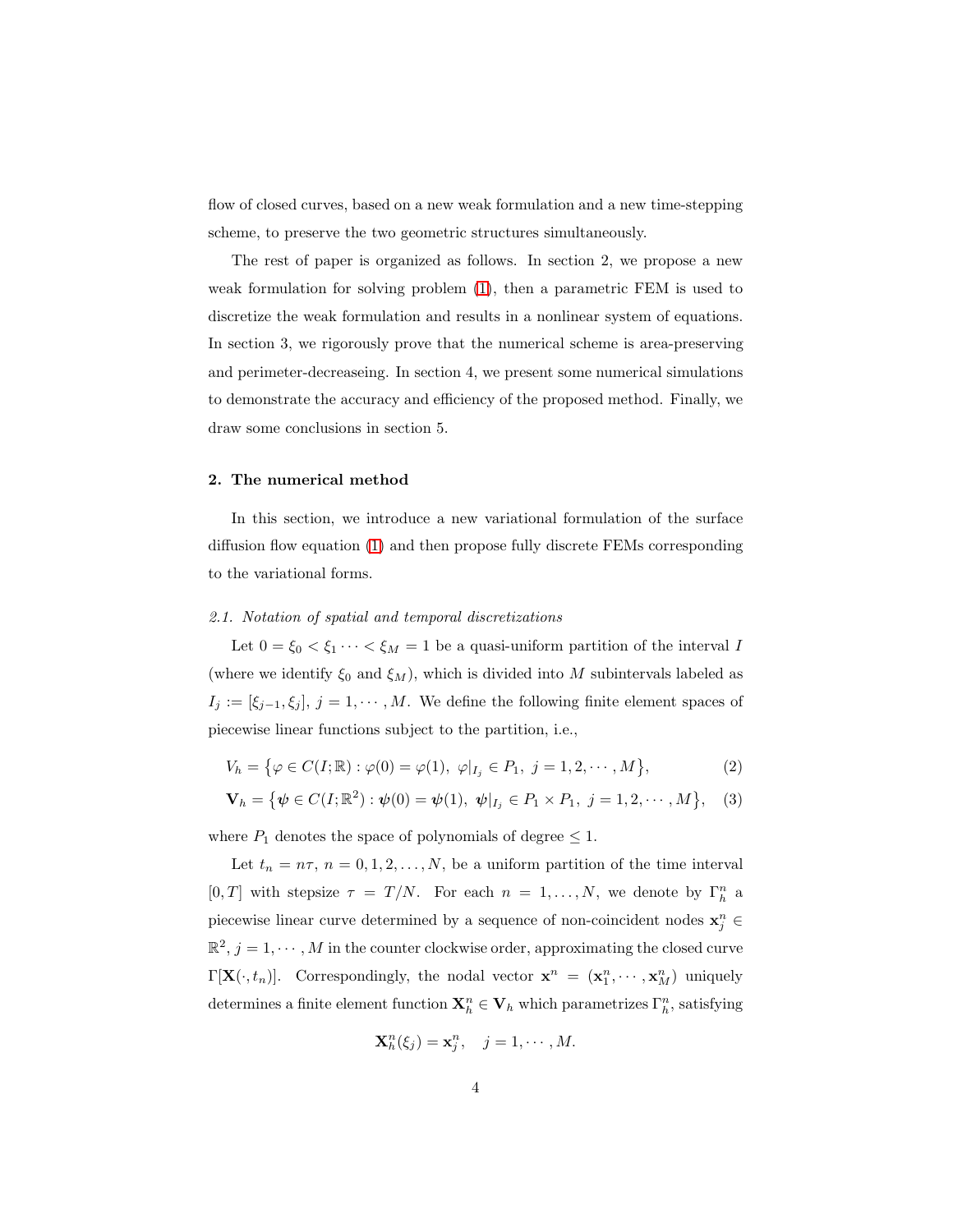We assume that  $\mathbf{X}_h^{n-1} \in \mathbf{V}_h$  is given and look for  $\mathbf{X}_h^n \in \mathbf{V}_h$  by an implicit time-stepping scheme defined below.

In the time interval  $[t_{n-1}, t_n]$ , we define the intermediate curves

$$
\Gamma_h(t) = \{ \mathbf{X}_h(\xi, t) : \xi \in [0, 1] \}
$$

with parametrization

$$
\mathbf{X}_h(\xi, t) = \frac{t_n - t}{\tau} \mathbf{X}_h^{n-1}(\xi) + \frac{t - t_{n-1}}{\tau} \mathbf{X}_h^n(\xi), \qquad t \in [t_{n-1}, t_n].
$$
 (4)

Then for a fixed  $\xi \in I$  the material point  $\mathbf{X}(\xi, t)$  on the intermediate curve  $\Gamma_h(t)$ moves with velocity

<span id="page-4-1"></span>
$$
\mathbf{v}_h^n(\xi) = \frac{\mathbf{X}_h^n(\xi) - \mathbf{X}_h^{n-1}(\xi)}{\tau},\tag{5}
$$

which is a finite element function in  $V_h$  independent of time.

The unit normal and tangential vectors at the  $\mathbf{X}_h(\xi, t) \in \Gamma_h(t)$  are given by

$$
\nu_h(\xi, t) = \frac{\partial_{\xi} \mathbf{X}_h(\xi, t)^{\perp}}{|\partial_{\xi} \mathbf{X}_h(\xi, t)|} \quad \text{and} \quad \tau_h(\xi, t) = \frac{\partial_{\xi} \mathbf{X}_h(\xi, t)}{|\partial_{\xi} \mathbf{X}_h(\xi, t)|},\tag{6}
$$

respectively, where  $\perp$  denotes rotation of a vector by an angle  $\pi/2$  in the counter clockwise direction. These notations will be used in the following two subsections to define numerical schemes for [\(1\)](#page-1-0).

## 2.2. A structure preserving FEM

We decompose the curvature vector into its normal and tangential components, separately, i.e.,

<span id="page-4-0"></span>
$$
\kappa = p\,\nu + q\,\tau,
$$

where p and q are scalar functions (in fact,  $q = 0$  for the continuous problem). With these notations, we rewrite equation [\(1\)](#page-1-0) as

$$
\partial_t \mathbf{X} \cdot \boldsymbol{\nu} = -\partial_{\Gamma}^2 p,\tag{7a}
$$

$$
\partial_t \mathbf{X} \cdot \boldsymbol{\tau} = 0,\tag{7b}
$$

$$
p\,\mathbf{\nu} + q\,\mathbf{\tau} = \partial_{\Gamma}\mathbf{\tau}.\tag{7c}
$$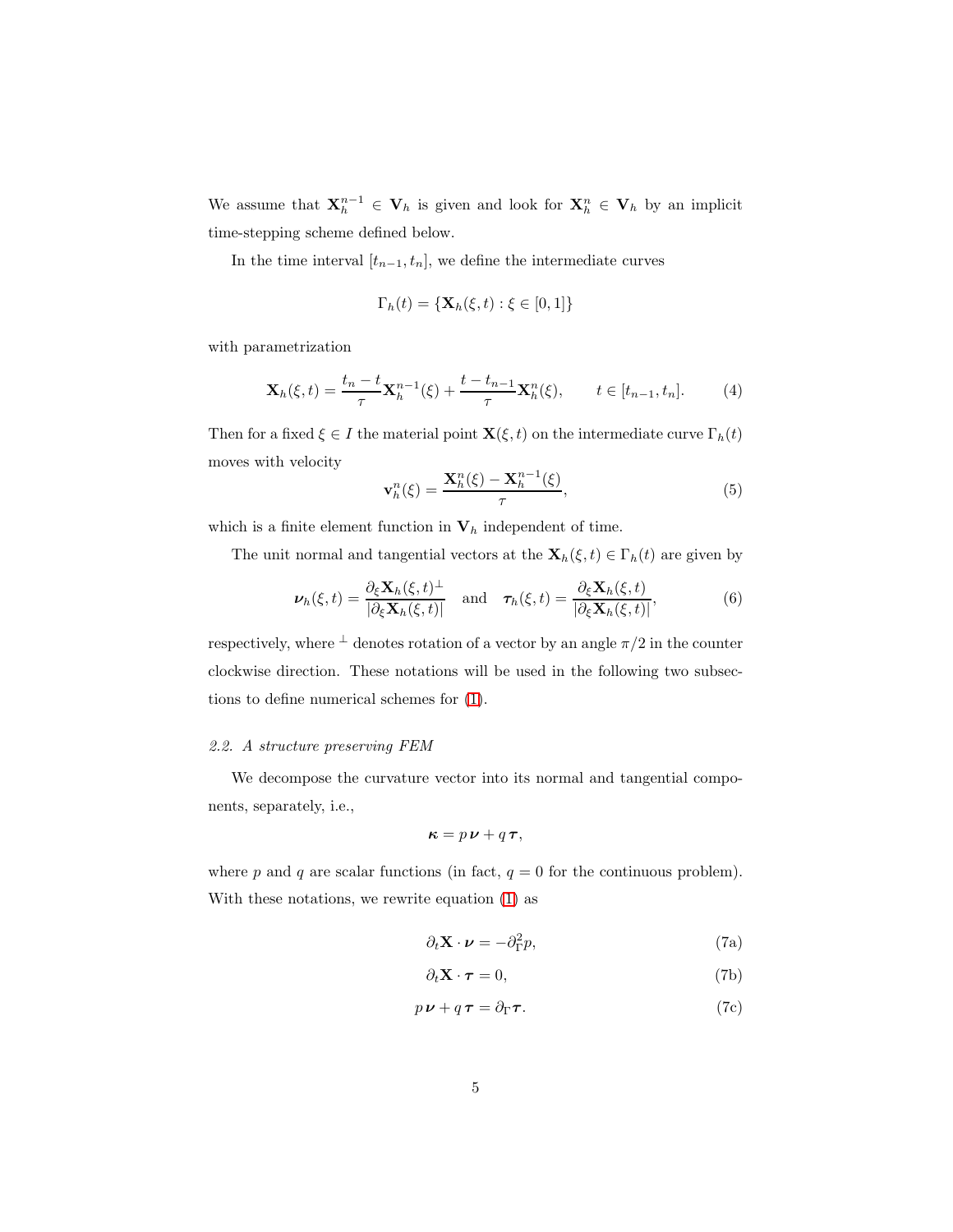Let  $H^1(I) = \{ \phi \in H^1(0,1) : \phi(0) = \phi(1) \}$  and consider the following weak formulation of [\(7\)](#page-4-0): find  $\mathbf{X}(\cdot,t) \in H^1(I) \times H^1(I)$  and  $p(\cdot,t), q(\cdot,t) \in H^1(I)$  such that the equations

$$
\int_{I} \partial_t \mathbf{X}(\cdot, t) \cdot (\phi \mathbf{\nu}) \, d\Gamma(t) = \int_{I} \partial_{\Gamma} p \, \partial_{\Gamma} \phi \, d\Gamma(t), \qquad \forall \phi \in H^1(I), \tag{8a}
$$

$$
\int_{I} \partial_{t} \mathbf{X}(\cdot, t) \cdot (\varphi \tau) d\Gamma(t) = 0, \qquad \forall \varphi \in H^{1}(I), \qquad (8b)
$$

$$
\int_{I} (p \nu + q \tau) \cdot \psi \, d\Gamma(t) = \int_{I} \partial_{\Gamma} \tau \cdot \psi \, d\Gamma(t), \qquad \forall \psi \in H^{1}(I) \times H^{1}(I), \qquad (8c)
$$

hold for all  $t \in (0, T]$  under an initial condition  $\mathbf{X}(\xi, 0) = \mathbf{X}_0(\xi)$ , where  $\mathbf{X}_0$  is a given parametrization of the curve at time  $t = 0$ , and

$$
d\Gamma(t) := |\partial_{\xi} \mathbf{X}(\xi, t)| d\xi.
$$

On the intermediate curve  $\Gamma_h(t)$ , we approximate the curvature at the point  $\mathbf{X}_h(\xi, t)$  by a function

<span id="page-5-3"></span><span id="page-5-2"></span><span id="page-5-0"></span>
$$
\kappa_h(\xi, t) = p_h(\xi) \, \nu_h(\xi, t) + q_h(\xi) \, \tau_h(\xi, t), \tag{9}
$$

with some finite element functions  $p_h, q_h \in V_h$  independent of time when  $t \in$  $[t_{n-1}, t_n].$ 

By using the discrete velocity and curvature defined by [\(5\)](#page-4-1) and [\(9\)](#page-5-0), we look for  $\mathbf{X}_h^n \in \mathbf{V}_h$  and  $p_h^n, q_h^n \in V_h$  satisfying the following equations:

$$
\int_{t_{n-1}}^{t_n} \int_I \mathbf{v}_h^n \cdot (\phi_h \, \boldsymbol{\nu}_h) \, d\Gamma_h(t) dt = \int_{t_{n-1}}^{t_n} \int_I \partial_{\Gamma} p_h^n \, \partial_{\Gamma} \phi_h \, d\Gamma_h(t) dt, \qquad \forall \phi_h \in V_h,
$$
\n(10a)

$$
\int_{t_{n-1}}^{t_n} \int_I \mathbf{v}_h^n \cdot (\varphi_h \, \pmb{\tau}_h) \, d\Gamma_h(t) dt = 0, \qquad \forall \varphi_h \in V_h,
$$
\n(10b)

$$
\int_{t_{n-1}}^{t_n} \int_I (p_h^n \mathbf{\nu}_h + q_h^n \mathbf{\tau}_h) \cdot \psi_h \, d\Gamma_h(t) dt = \sum_{j=1}^M \psi_h(\xi_j) \cdot \int_{t_{n-1}}^{t_n} [\mathbf{\tau}_h]_j dt, \quad \forall \psi_h \in \mathbf{V}_h,
$$
\n(10c)

where  $d\Gamma_h(t) := |\partial_{\xi} \mathbf{X}_h(\xi, t)| d\xi$  and

<span id="page-5-4"></span><span id="page-5-1"></span>
$$
[\tau_h]_j = \lim_{\varepsilon \to 0} (\tau_h(\xi_j + \varepsilon, t) - \tau_h(\xi_j - \varepsilon, t))
$$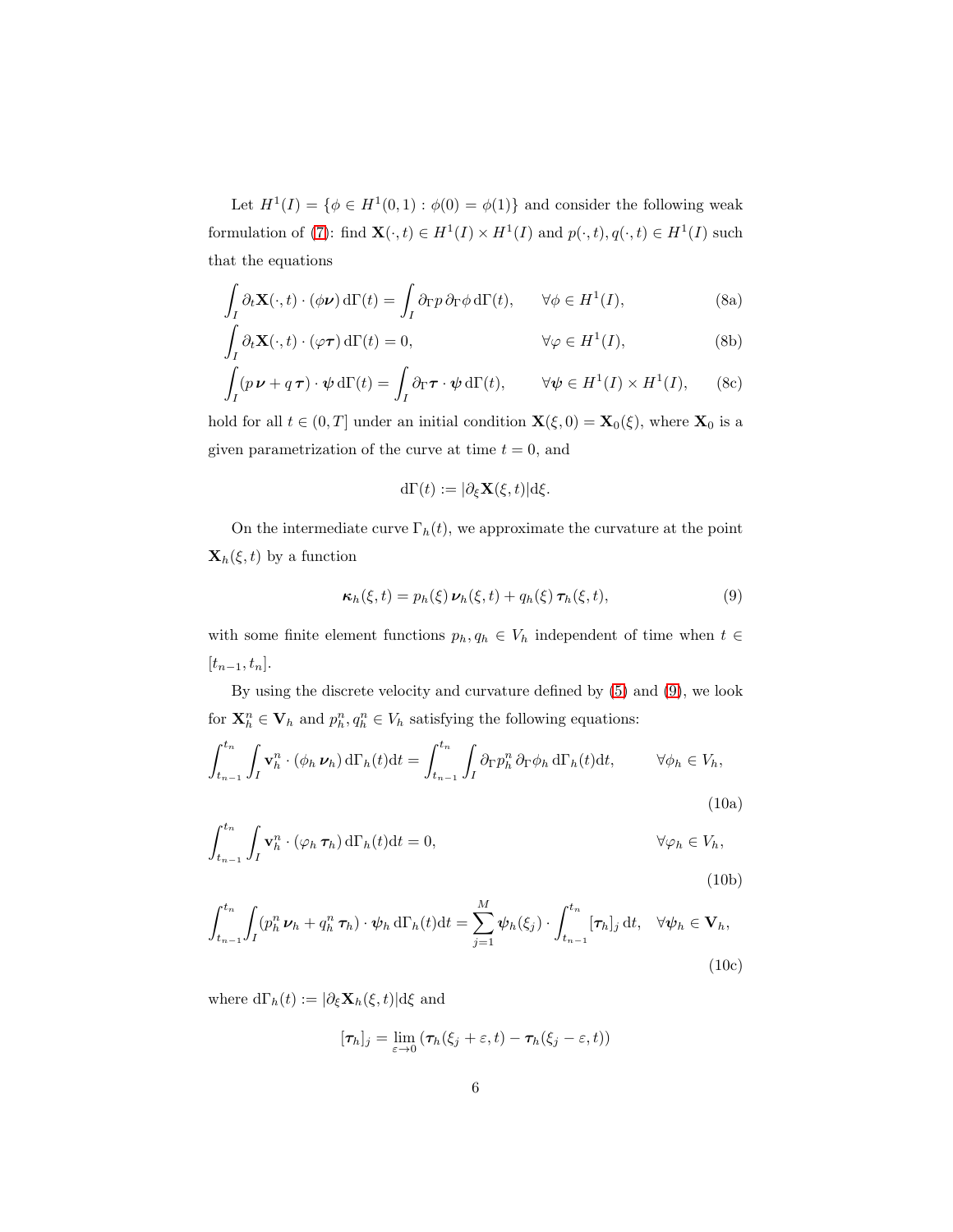denotes the jump of tangential vector at the node  $\mathbf{X}_h(\xi_j,t)$ . The right side of [\(10c\)](#page-5-1) is obtained by using the identity

<span id="page-6-2"></span><span id="page-6-1"></span><span id="page-6-0"></span>
$$
\partial_{\xi} \tau_h(\xi, t) = \sum_{j=1}^M [\tau_h]_j \, \delta(\xi - \xi_j)
$$

for the piecewise constant function  $\tau_h$ , where  $\delta(\xi - \xi_j)$  denotes the Dirac delta function centered at the point  $\xi_j$ .

If we denote

$$
\nu_h^n(\xi) = \int_{t_{n-1}}^{t_n} \nu_h(\xi, t) |\partial_{\xi} \mathbf{X}_h(\xi, t)| dt = \int_{t_{n-1}}^{t_n} (\partial_{\xi} \mathbf{X}_h(\xi, t))^{\perp} dt, \qquad (11)
$$

$$
\boldsymbol{\tau}_h^n(\xi) = \int_{t_{n-1}}^{t_n} \boldsymbol{\tau}_h(\xi, t) |\partial_{\xi} \mathbf{X}_h(\xi, t)| \, \mathrm{d}t = \int_{t_{n-1}}^{t_n} \partial_{\xi} \mathbf{X}_h(\xi, t) \, \mathrm{d}t,\tag{12}
$$

$$
\rho_h^n(\xi) = \int_{t_{n-1}}^{t_n} |\partial_{\xi} \mathbf{X}_h(\xi, t)|^{-1} \, \mathrm{d}t,\tag{13}
$$

then [\(10\)](#page-5-2) can be equivalently as: find  $\mathbf{X}_h^n \in \mathbf{V}_h$  and  $p_h^n, q_h^n \in V_h$  such that

$$
\int_{I} \frac{\mathbf{X}_{h}^{n} - \mathbf{X}_{h}^{n-1}}{\tau} \cdot (\phi_{h} \,\mathbf{v}_{h}^{n}) \,d\xi = \int_{I} \partial_{\xi} p_{h}^{n} \, \partial_{\xi} \phi_{h} \, \rho_{h}^{n} \,d\xi, \qquad \forall \phi_{h} \in V_{h}, \qquad (14a)
$$

$$
\int_{I} \frac{\mathbf{X}_{h}^{n} - \mathbf{X}_{h}^{n-1}}{\tau} \cdot (\varphi_{h} \tau_{h}^{n}) d\xi = 0, \qquad \forall \varphi_{h} \in V_{h}, \qquad (14b)
$$

$$
\int_{I} (p_h^n \mathbf{\nu}_h^n + q_h^n \boldsymbol{\tau}_h^n) \cdot \boldsymbol{\psi}_h \, d\xi = \sum_{j=1}^M \boldsymbol{\psi}_h(\xi_j) \cdot \int_{t_{n-1}}^{t_n} [\boldsymbol{\tau}_h]_j \, dt, \quad \forall \boldsymbol{\psi}_h \in \mathbf{V}_h. \tag{14c}
$$

The numerical scheme  $(14)$  together with  $(11)-(13)$  $(11)-(13)$  is a nonlinear system of equations, which can be solved by using the following Newton's iteration.

## 2.3. Properties of the numerical method

In this subsection, we prove that the proposed numerical scheme [\(14\)](#page-6-0), or its equivalent form [\(10\)](#page-5-2), can preserve the two geometric structures (i) and (ii) mentioned in the introduction section.

Let  $L(t_n)$  be the perimeter of the piecewise linear curve  $\Gamma_h(t_n)$ , and let  $A(t_n)$ be the area of the polygonal region enclosed by  $\Gamma_h(t_n)$ .

Theorem 1. The solution of [\(14\)](#page-6-0) has the following properties:

(1) 
$$
A(t_n) = A(t_{n-1}),
$$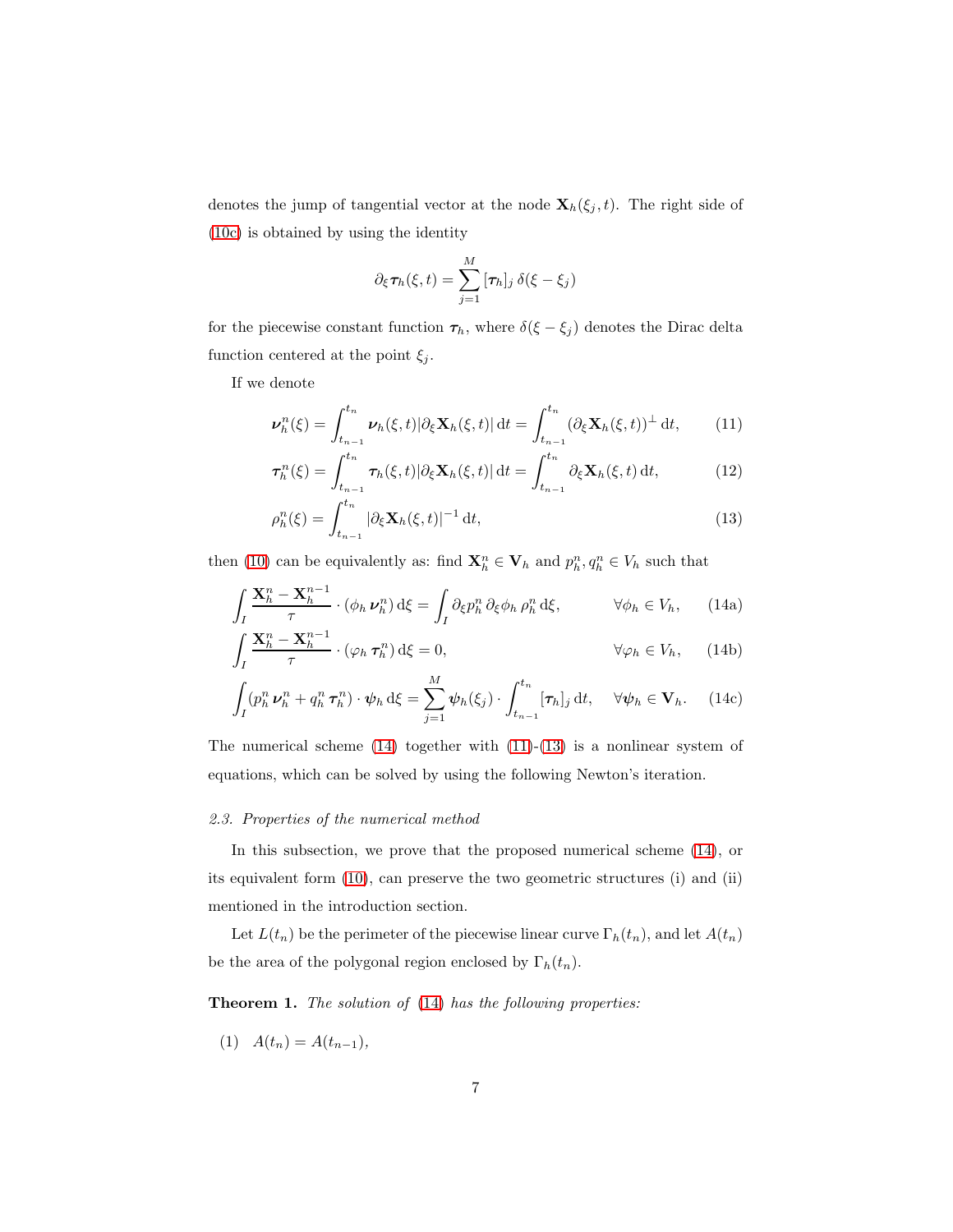(2)  $L(t_n) \leq L(t_{n-1})$ .

Proof. We use the equivalent formulation [\(10\)](#page-5-2) to prove these properties. By integrating the identity

$$
\frac{\mathrm{d}}{\mathrm{d}t}A(t)=-\int_I \mathbf{v}_h^n \cdot \boldsymbol{\nu}_h \,\mathrm{d}\Gamma_h(t),
$$

in time for  $t \in [t_{n-1}, t_n]$  and setting  $\phi_h = 1$  in [\(10a\)](#page-5-3), we obtain

$$
A(t_n) - A(t_{n-1}) = -\int_{t_{n-1}}^{t_n} \int_I \mathbf{v}_h^n \cdot \boldsymbol{\nu}_h d\Gamma_h(t) dt
$$
  
= 
$$
- \int_{t_{n-1}}^{t_n} \int_I \partial_{\Gamma} p_h^n \cdot \partial_{\Gamma} 1 d\Gamma_h(t) dt
$$
  
= 0.

This proves that the area enclosed by the curve is conserved during the evolution.

We use the following expression for the perimeter of the piecewise linear curve  $\Gamma_h(t)$ :

$$
L(t) = \sum_{j=1}^{M} \int_{\xi_{j-1}}^{\xi_j} |\partial_{\xi} \mathbf{X}_h(\xi, t)| \, d\xi.
$$

Differentiating this expression in time yields

$$
\frac{\mathrm{d}}{\mathrm{d}t}L(t) = \sum_{j=1}^{M} \int_{\xi_{j-1}}^{\xi_j} \partial_t |\partial_{\xi} \mathbf{X}_h(\xi, t)| \mathrm{d}\xi
$$
\n
$$
= \sum_{j=1}^{M} \int_{\xi_{j-1}}^{\xi_j} \frac{\partial_{\xi} \mathbf{X}_h(\xi, t)}{|\partial_{\xi} \mathbf{X}_h(\xi, t)|} \cdot \partial_{\xi} \partial_t \mathbf{X}_h(\xi, t) \mathrm{d}\xi
$$
\n
$$
= \sum_{j=1}^{M} \int_{\xi_{j-1}}^{\xi_j} \boldsymbol{\tau}_h \cdot \partial_{\xi} \mathbf{v}_h \mathrm{d}\xi
$$
\n
$$
= -\sum_{j=1}^{M} [\boldsymbol{\tau}_h]_j \cdot \mathbf{v}_h(\xi_j),
$$

where we have used integration by parts on each subinterval  $[\xi_{j-1}, \xi_j]$ . By integrating the equality above with respect to time from  $t_{n-1}$  to  $t_n$ , we obtain

$$
L(t_n) - L(t_{n-1}) = -\sum_{j=1}^{M} \mathbf{v}_h^n(\xi_j) \cdot \int_{t_{n-1}}^{t_n} [\tau_h]_j dt
$$
  
= 
$$
- \int_{t_{n-1}}^{t_n} \int_I \boldsymbol{\kappa}_h^n \cdot \mathbf{v}_h^n d\Gamma_h(t) dt,
$$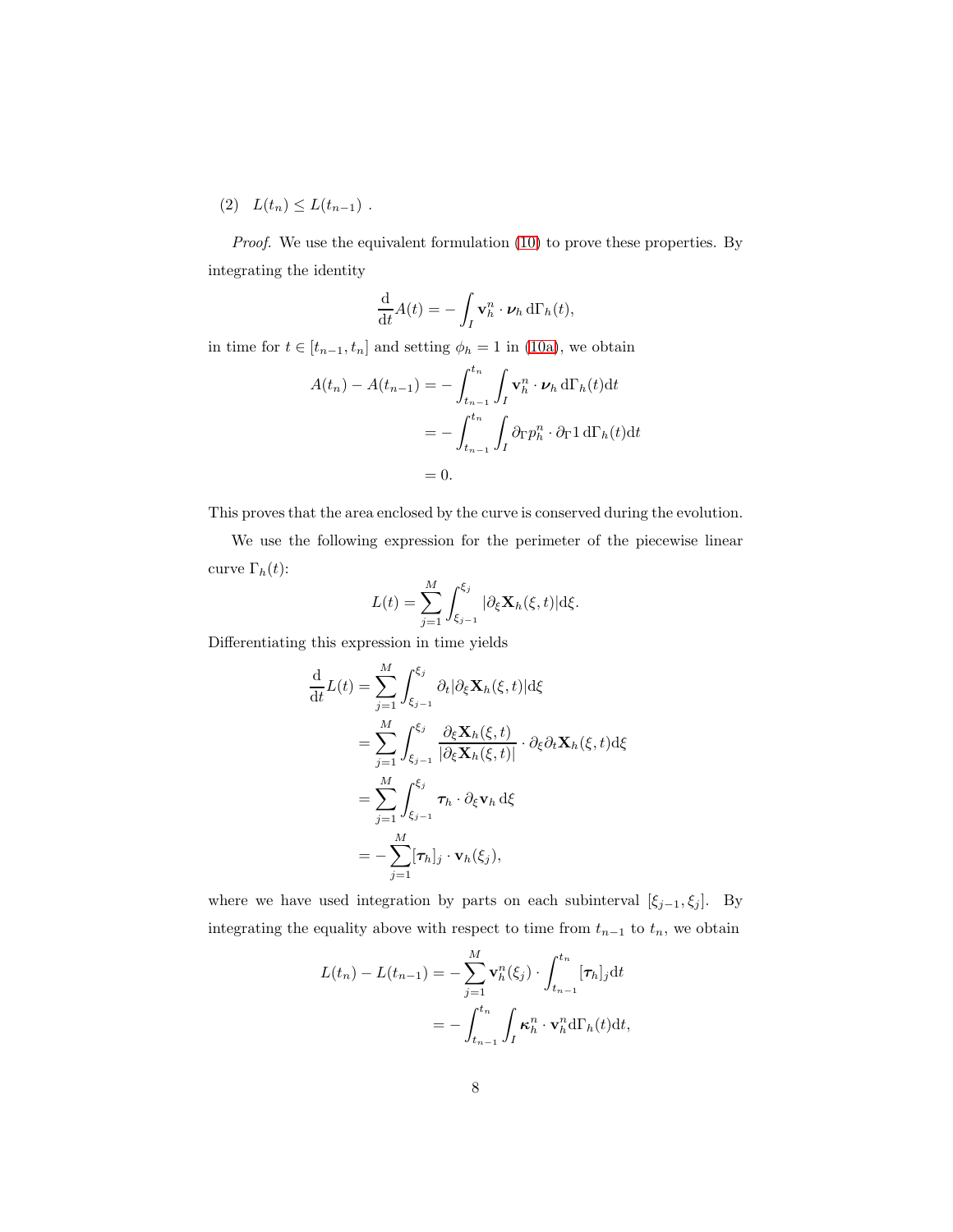where the last equality is obtained by substituting  $\psi_h = \mathbf{v}_h^m$  into [\(10c\)](#page-5-1). By setting  $\phi_h = p_h^n$  in [\(10a\)](#page-5-3) and  $\varphi_h = q_h^n$  in [\(10b\)](#page-5-4), we have

$$
\int_{t_{n-1}}^{t_n} \int_I \kappa_h^n \cdot \mathbf{v}_h^n d\Gamma_h(t) dt = \int_{t_{n-1}}^{t_n} \int_I |\partial_{\Gamma}(\kappa_h^n \cdot \boldsymbol{\nu}_h)|^2 d\Gamma_h(t) dt.
$$

Finally, by combining the two equalities above, we obtain

$$
L(t_n)-L(t_{n-1})=-\int_{t_{n-1}}^{t_n}\int_I|\partial_{\Gamma}(\boldsymbol{\kappa}_h^n\cdot\boldsymbol{\nu}_h)|^2d\Gamma_h(t)dt\leq 0.
$$

This proves that the perimeter of the computed curve decreases in time.  $\qquad \Box$ 

# 2.4. Newton's iteration

The nonlinear system [\(14\)](#page-6-0) can be solved by Newton's iteration. We denote by  $(\mathbf{X}_{h,l-1}^n, p_{h,l-1}^n, q_{h,l-1}^n)$  the numerical solution obtained in the  $(l-1)$ <sup>th</sup> iteration, and define

$$
\mathbf{X}_{h,l-1}(\xi,t) = \frac{t_n - t}{\tau} \mathbf{X}_h^{n-1} + \frac{t - t_{n-1}}{\tau} \mathbf{X}_{h,l-1}^n
$$
(15)

$$
\tau_{h,l-1} = \frac{\partial_{\xi} \mathbf{X}_{h,l-1}}{|\partial_{\xi} \mathbf{X}_{h,l-1}|} \quad \text{for } t \in [t_{n-1}, t_n]. \tag{16}
$$

In the  $l^{\text{th}}$  iteration, we calculate

<span id="page-8-0"></span>
$$
\nu_{h,l-1}^{n} = \int_{t_{n-1}}^{t_n} (\partial_{\xi} \mathbf{X}_{h,l-1})^{\perp} dt
$$
 (17)

$$
\tau_{h,l-1}^{n} = \int_{t_{n-1}}^{t_n} \partial_{\xi} \mathbf{X}_{h,l-1} dt
$$
 (18)

$$
\rho_{h,l-1}^n = \int_{t_{n-1}}^{t_n} |\partial_{\xi} \mathbf{X}_{h,l-1}|^{-1} dt
$$
\n(19)

$$
\theta_{j,l-1}^n = \int_{t_{n-1}}^{t_n} [\tau_{h,l-1}]_j \, \mathrm{d}t \tag{20}
$$

$$
\gamma_{h,l-1}^{n} = \int_{t_{n-1}}^{t_n} |\partial_{\xi} \mathbf{X}_{h,l-1}|^{-3} \partial_{\xi} \mathbf{X}_{h,l-1} dt
$$
 (21)

<span id="page-8-1"></span>
$$
a_{h,l-1}^n = \int_{t_{n-1}}^{t_n} |\partial_{\xi} \mathbf{X}_{h,l-1}|^{-1} \frac{t - t_{n-1}}{\tau} dt
$$
 (22)

$$
\mathbf{A}_{h,l-1}^{n} = \int_{t_{n-1}}^{t_n} |\partial_{\xi} \mathbf{X}_{h,l-1}|^{-3} \left(\partial_{\xi} \mathbf{X}_{h,l-1}\right)^{T} \left(\partial_{\xi} \mathbf{X}_{h,l-1}\right) dt
$$
 (23)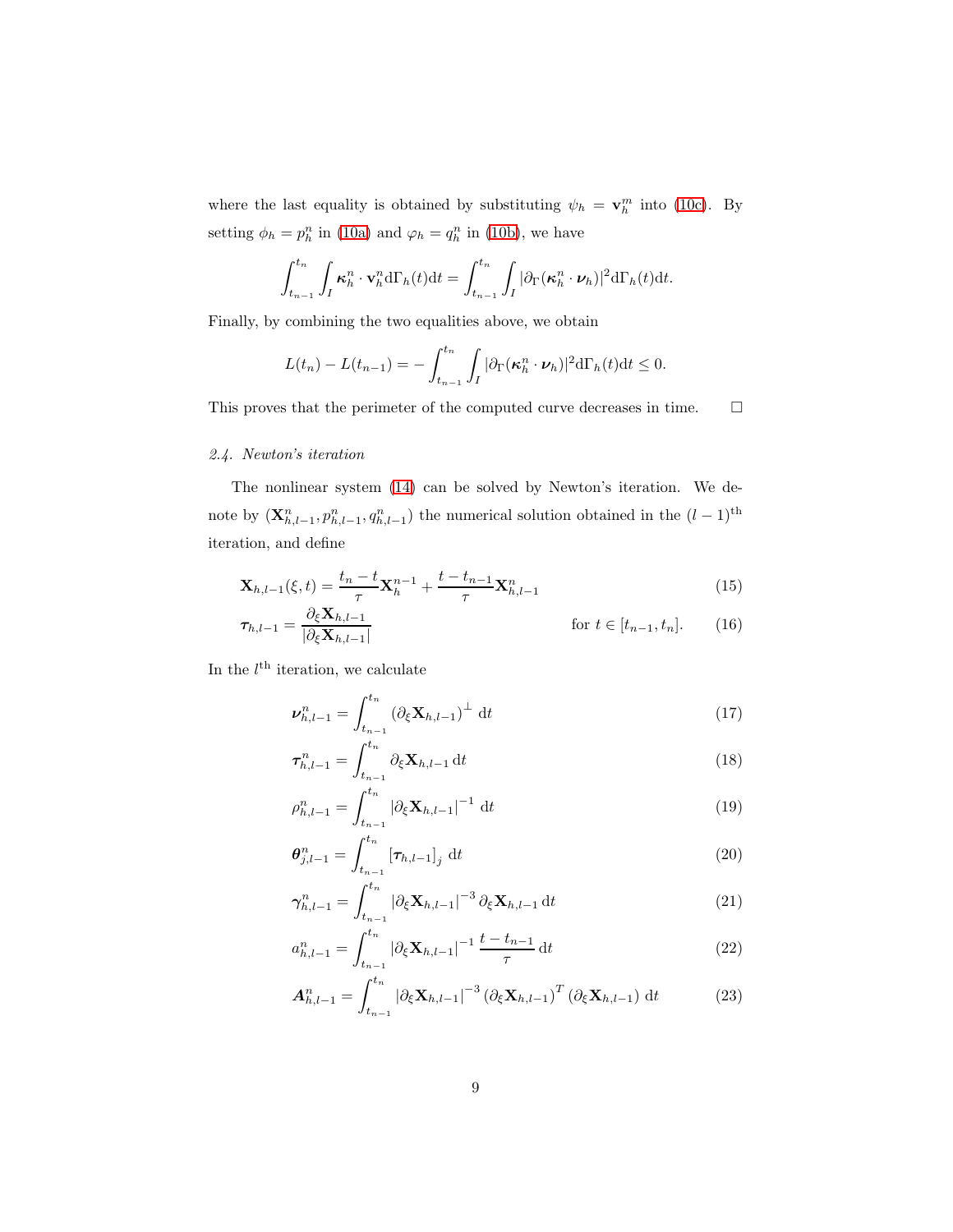<span id="page-9-0"></span>and solve the following linear system to obtain the Newton direction  $(\mathbf{X}_{\delta}, p_{\delta}, q_{\delta}) \in$  $\mathbf{V}_h \times V_h \times V_h$ 

$$
\int_0^1 \frac{\mathbf{X}_{\delta}}{\tau} \cdot (\phi_h \mathbf{v}_{h,l-1}^n) \, d\xi + \int_0^1 \frac{\mathbf{X}_{h,l-1}^n - \mathbf{X}_h^{n-1}}{\tau} \cdot \left(\frac{\tau}{2} \phi_h (\partial_{\xi} \mathbf{X}_{\delta})^\perp\right) \, d\xi \tag{24a}
$$

$$
- \int_0^1 \frac{\partial_{\xi} p_{\delta} \partial_{\xi} \phi_h \rho_{h,l-1}^n \, d\xi + \int_0^1 \partial_{\xi} p_{h,l-1}^n \partial_{\xi} \phi_h \left( \gamma_{h,l-1}^n \cdot \partial_{\xi} \mathbf{X}_{\delta} \right) \, d\xi
$$
  
= 
$$
- \int_0^1 \frac{\mathbf{X}_{h,l-1}^n - \mathbf{X}_h^{n-1}}{\tau} \cdot \left( \phi_h \nu_{h,l-1}^n \right) \, d\xi + \int_0^1 \partial_{\xi} p_{h,l-1}^n \partial_{\xi} \phi_h \rho_{h,l-1}^n \, d\xi \quad \forall \phi_h \in V_h,
$$

$$
\int_0^1 \frac{\mathbf{X}_{\delta}}{\tau} \cdot (\varphi_h \tau_{h,l-1}^n) \, d\xi + \int_0^1 \frac{\mathbf{X}_{h,l-1}^n - \mathbf{X}_h^{n-1}}{\tau} \cdot \left(\frac{\tau}{2} \varphi_h \partial_{\xi} \mathbf{X}_{\delta}\right) \, d\xi \tag{24b}
$$

$$
= -\int_0^1 \frac{\mathbf{A}_{h,l-1}^n - \mathbf{A}_h^n}{\tau} \cdot (\varphi_h \tau_{h,l-1}^n) \, \mathrm{d}\xi \qquad \qquad \forall \varphi_h \in V_h,
$$

$$
\int_{0}^{1} p_{\delta} \nu_{h,l-1}^{n} \cdot \psi_{h} d\xi + \int_{0}^{1} \frac{\tau}{2} p_{h,l-1}^{n} (\partial_{\xi} \mathbf{X}_{\delta})^{\perp} \cdot \psi_{h} d\xi
$$
\n
$$
+ \int_{0}^{1} q_{\delta} \tau_{h,l-1}^{n} \cdot \psi_{h} d\xi + \int_{0}^{1} \frac{\tau}{2} q_{h,l-1}^{n} \partial_{\xi} \mathbf{X}_{\delta} \cdot \psi_{h} d\xi
$$
\n
$$
- \sum_{j=1}^{M} \psi_{h}(\xi_{j}) \cdot [\partial_{\xi} \mathbf{X}_{\delta} a_{h,l-1}^{n}]_{j} + \sum_{j=1}^{M} [\mathbf{A}_{h,l-1}^{n} : (\psi_{h}(\xi_{j})^{T} \partial_{\xi} \mathbf{X}_{\delta})]_{j}
$$
\n
$$
= - \int_{0}^{1} (p_{h,l-1}^{n} \nu_{h,l-1}^{n} + q_{h,l-1}^{n} \tau_{h,l-1}^{n}) \cdot \psi_{h} d\xi + \sum_{j=1}^{M} \psi_{h}(\xi_{j}) \cdot \boldsymbol{\theta}_{j,l-1}^{n} \qquad \forall \psi_{h} \in \mathbf{V}_{h}.
$$
\n(24c)

The above linearized problem [\(24\)](#page-9-0) is obtained by using the first-order Taylor expansion at the point  $(\mathbf{X}_{h,l-1}^n, p_{h,l-1}^n, q_{h,l-1}^n)$  of the nonlinear system [\(14\)](#page-6-0), and by denoting  $\mathbf{X}_{\delta} = \mathbf{X}^n - \mathbf{X}_{h,l-1}^n$ ,  $p_{\delta} = p^n - p_{h,l-1}^n$  and  $q_{\delta} = q^n - q_{h,l-1}^n$ .

The algorithm for solving [\(14\)](#page-6-0) by Newton's iteration is stated as follows:

• Step 1. Choose three proper tolerances  $TOL, TOL', TOL'' > 0$ . Take the initial guess of Newton's iteration to be

$$
\mathbf{X}_{h,0}^n = \mathbf{X}_h^{n-1}, \quad p_{h,0}^n = p_h^{n-1} \quad \text{and} \quad q_{h,0}^n = q_h^{n-1}.
$$

• Step 2. For given  $(\mathbf{X}_{h,l-1}^{n-1}, p_{h,l-1}^{n-1}, q_{h,l-1}^{n-1})$ , calculate the quantities in [\(17\)](#page-8-0)-[\(23\)](#page-8-1) and solve the linear system [\(24\)](#page-9-0) to obtain  $(\mathbf{X}_{\delta}, p_{\delta}, q_{\delta}) \in \mathbf{V}_{h} \times V_{h} \times V_{h}$ . Then set

$$
\mathbf{X}_{h,l}^{n} = \mathbf{X}_{h,l-1}^{n} + \mathbf{X}_{\delta}, \quad p_{h,l}^{n} = p_{h,l-1}^{n} + p_{\delta} \quad \text{and} \quad q_{h,l}^{n} = q_{h,l-1}^{n} + q_{\delta}.
$$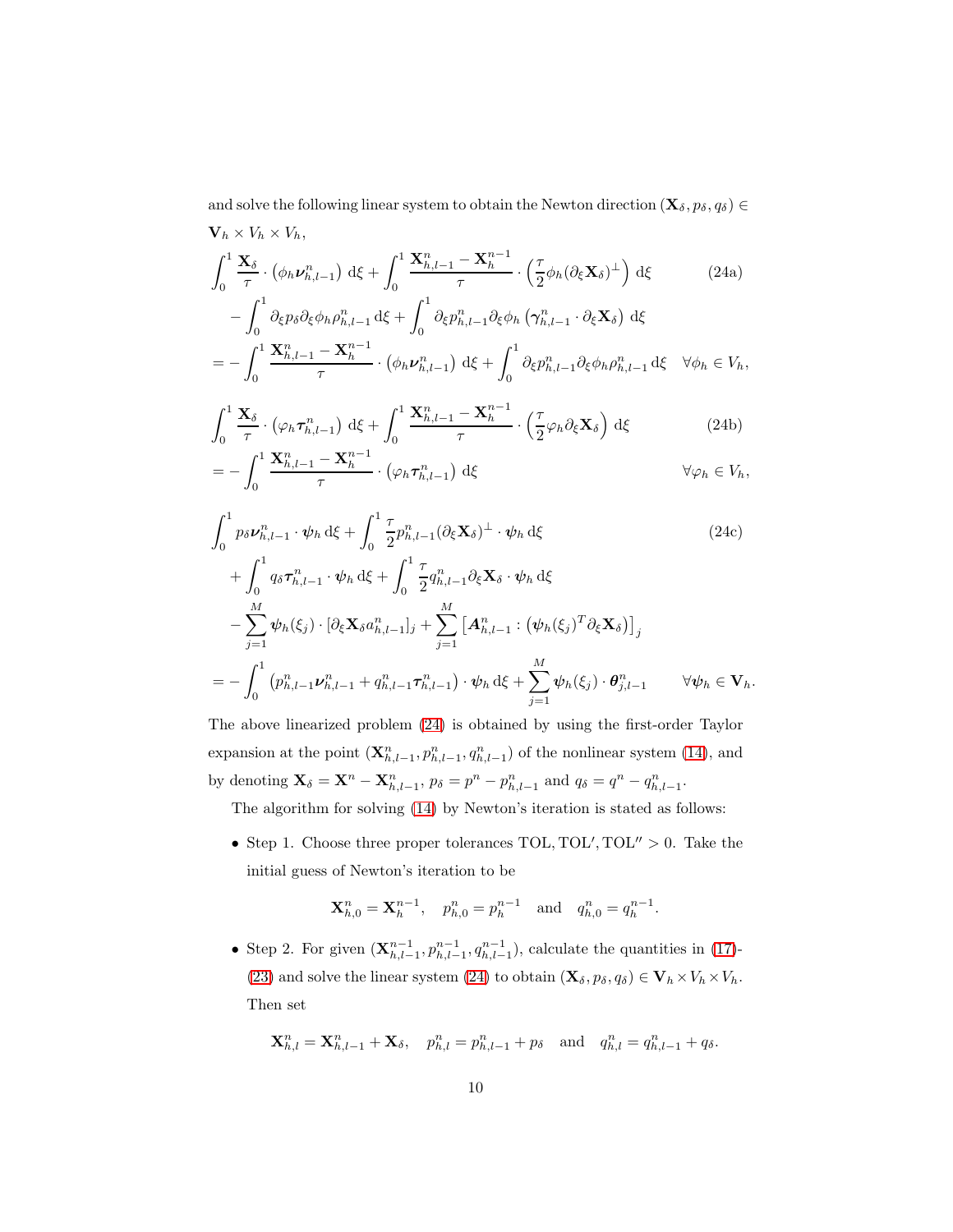• Step 3. If  $\|\mathbf{X}_{h,l}^n - \mathbf{X}_{h,l-1}^n\|_{L^{\infty}} \leq \text{TOL}, \|p_{h,l}^n - p_{h,l-1}^n\|_{L^{\infty}} \leq \text{TOL}'$  and  $||q_{h,l}^n - q_{h,l-1}^n||_{L^{\infty}} \leq \text{TOL}''$ , then set

$$
\mathbf{X}_h^n = \mathbf{X}_{h,l}^n, \quad p_h^n = p_{h,l}^n \quad \text{and} \quad q_h^n = q_{h,l}^n
$$

and stop; otherwise, set  $l = l + 1$  and goto Step 2.

## 3. Numerical results

In this section, we present several numerical experiments to demonstrate the accuracy of the proposed numerical scheme [\(14\)](#page-6-0) and the effectiveness of the method in preserving the two geometric structures.

## 3.1. Convergence test

We consider the surface diffusion flow of a closed curve with initial shape being an ellipse

$$
x^2 + 4y^2 = 4.
$$

We approximate the surface diffusion flow by the proposed numerical scheme [\(14\)](#page-6-0) and present the relative errors in Table [1,](#page-11-0) with

$$
e_{h,\tau}(t) = \|\mathbf{X}_{h,\tau} - \mathbf{X}_{h/2,\tau/4}\|_{L^{\infty}(I)},
$$
\n(25)

where  $\mathbf{X}_{h,\tau}$  is the numerical solution obtained with mesh size  $h := 1/M$  and time stepsize  $\tau$ . The order of convergence is calculated by

order of convergence = 
$$
\log \left( \frac{\|\mathbf{X}_{h,\tau} - \mathbf{X}_{h/2,\tau/4}\|_{L^{\infty}(I)}}{\|\mathbf{X}_{h/2,\tau/4} - \mathbf{X}_{h/4,\tau/16}\|_{L^{\infty}(I)}} \right) / \log(2),
$$

based on the finest three meshes. The nonlinear system is solved by using Newton's iteration with a tolerance error of 10<sup>−</sup><sup>10</sup> .

From Table [1](#page-11-0) we can see that the proposed numerical scheme has secondorder convergence in space when  $\tau = O(h^2)$ . This is the same as the semiimplicit parametric FEM considered in [\[4\]](#page-15-8) (see [\[4](#page-15-8), Table 1 on p. 389]).

Figure [1](#page-11-1) shows the number of Newton's iterations in the evolution process, with three different time stepsizes. One can see that the method needs only a few iterations to attain the desired accuracy, and the time stepsize does not have much influence on the numerical of iterations.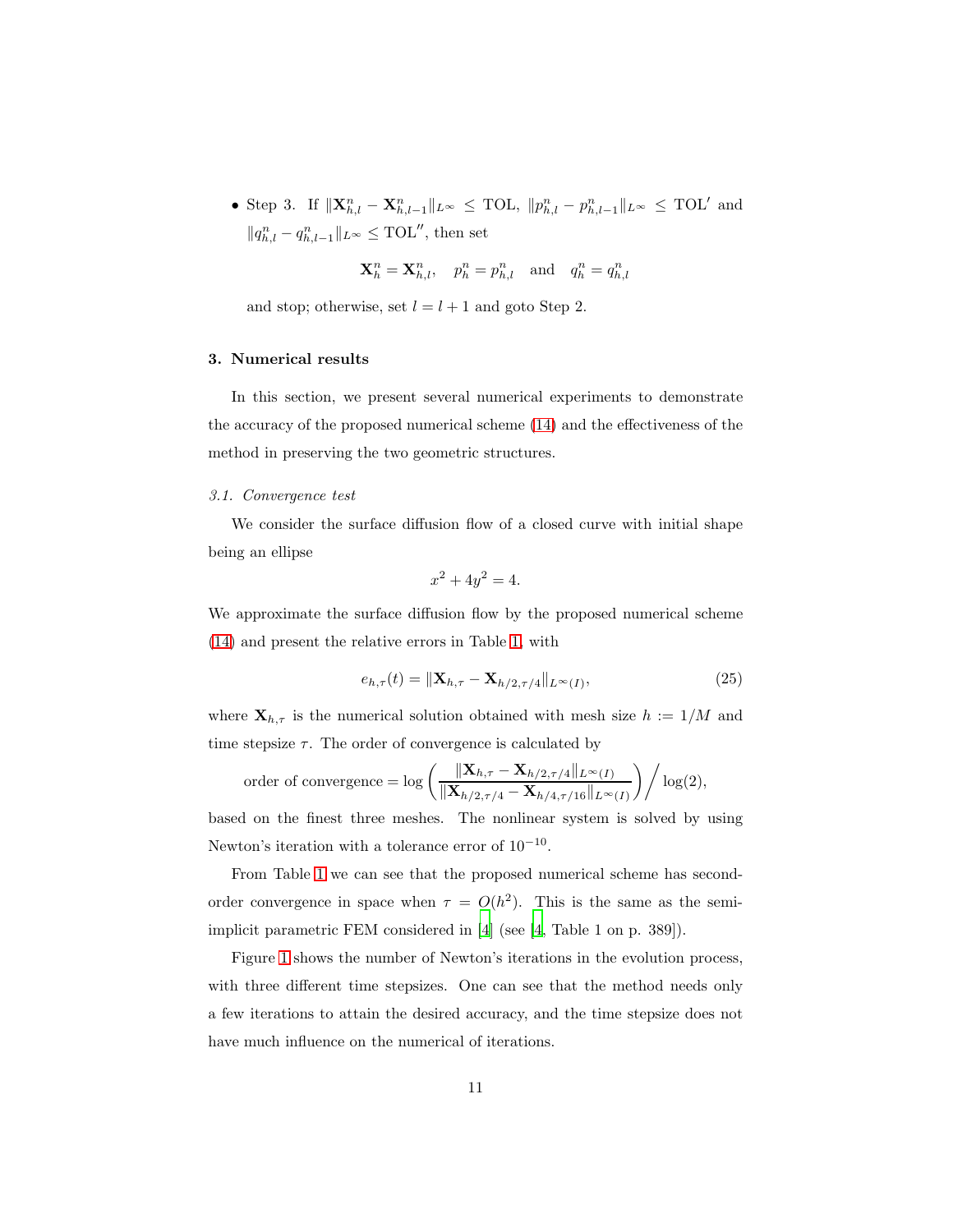|             | $h = 1/8$     | $h = 1/16$     | $h = 1/32$     | $h = 1/64$      | order |
|-------------|---------------|----------------|----------------|-----------------|-------|
|             | $\tau = 1/25$ | $\tau = 1/100$ | $\tau = 1/400$ | $\tau = 1/1600$ |       |
| $t_N = 0.2$ | $1.10E-2$     | $3.69E-3$      | $9.96E-4$      | $2.55E-4$       | 1.97  |
| $t_N=0.5$   | $2.42E-2$     | $7.15E-3$      | $1.93E-3$      | 5.07E-4         | 1.93  |
| $t_N=2$     | $1.41E-2$     | $4.08E - 3$    | $1.03E-3$      | $2.57E-4$       | 2.00  |

<span id="page-11-0"></span>Table 1: Convergence rates in the  $L^{\infty}$  norm, with  $h_0 = 1/8$  and  $\tau_0 = 0.04$ . The initial curve is an ellipse  $x^2 + 4y^2 = 4$ .



<span id="page-11-1"></span>Figure 1: The number of Newton's iterations in each time step.

#### 3.2. Structure preservation

For the example considered in the last subsection, we present in Figure [2](#page-12-0) the evolution of the normalized perimeter  $L(t_n)/L(0)$ , the normalized enclosed area  $A(t_n)/A(0)$ , and a mesh distribution function  $\Psi(t_n)$ , defined by [\[4](#page-15-8)]

$$
\Psi(t=t_n) = \frac{\max\limits_{1\leq j\leq M} |\mathbf{x}_j^n - \mathbf{x}_{j-1}^n|}{\min\limits_{1\leq j\leq M} |\mathbf{x}_j^n - \mathbf{x}_{j-1}^n|}.
$$

From Figure [2,](#page-12-0) one can see that the proposed method can preserve the conservation of  $A(t)/A(0)$  and the decrease of  $L(t)/L(0)$ , while the mesh distribution function  $\Psi(t)$  grows from 1 to around 2.3. Figure [3](#page-12-1) (a) shows that the area enclosed by the curve is conserved with machine precision by the proposed method; Figure [3](#page-12-1) (b) shows that the parametric FEM considered in [\[4](#page-15-8)] and Barrett et al. [\[5\]](#page-15-1) does not strictly preserve the area conservation.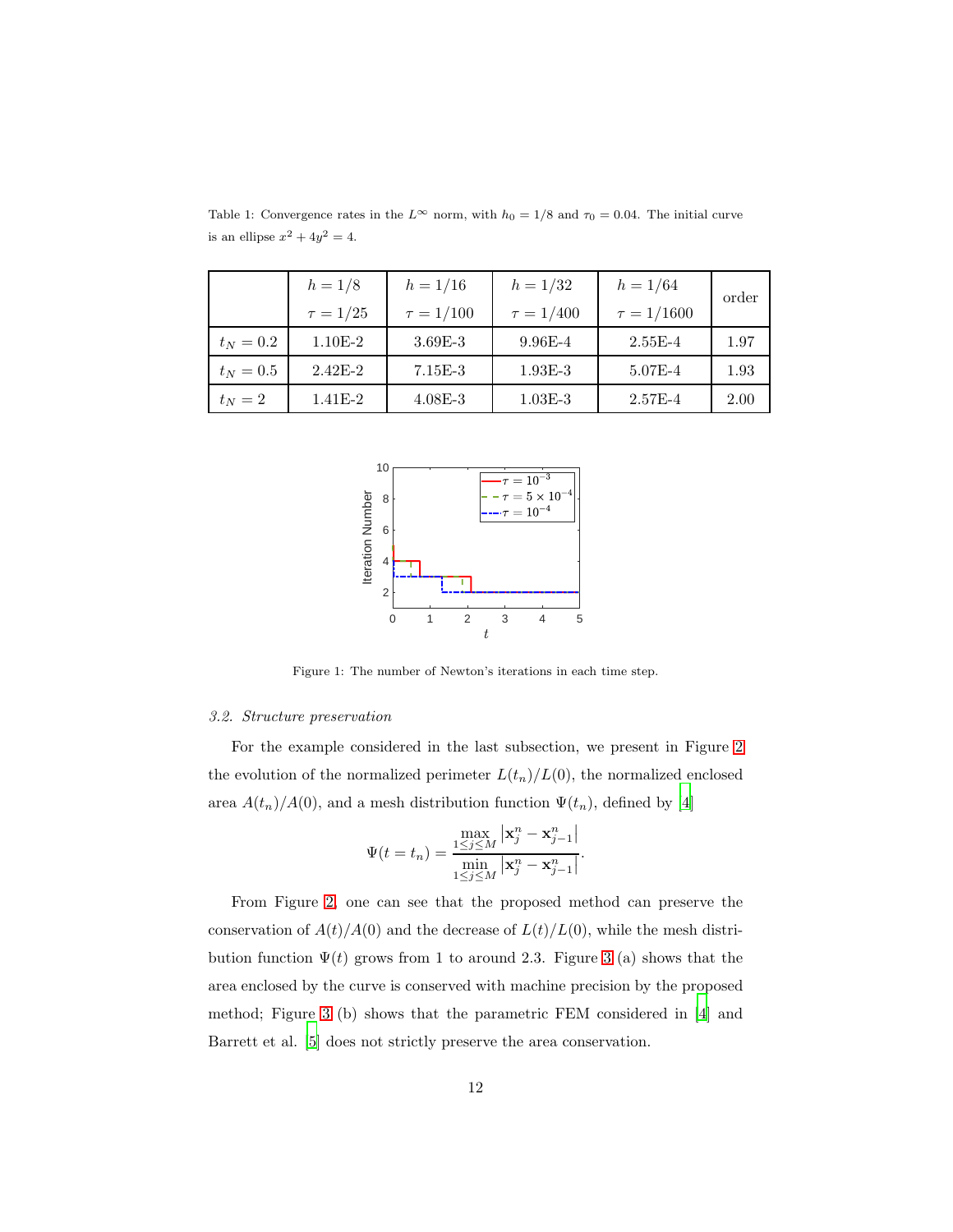

<span id="page-12-0"></span>Figure 2: Numerical solution given by the proposed method with  $h = 1/32$  and  $\tau = 10^{-4}$ . (a) The normalized perimeter and normalized area enclosed by the curve; (b) The mesh distribution function  $\Psi(t)$ .



<span id="page-12-1"></span>Figure 3: Comparison between the proposed method and the parametric FEM in [\[4](#page-15-8)]. Both methods use  $h = 1/32$  and  $\tau = 10^{-4}$ .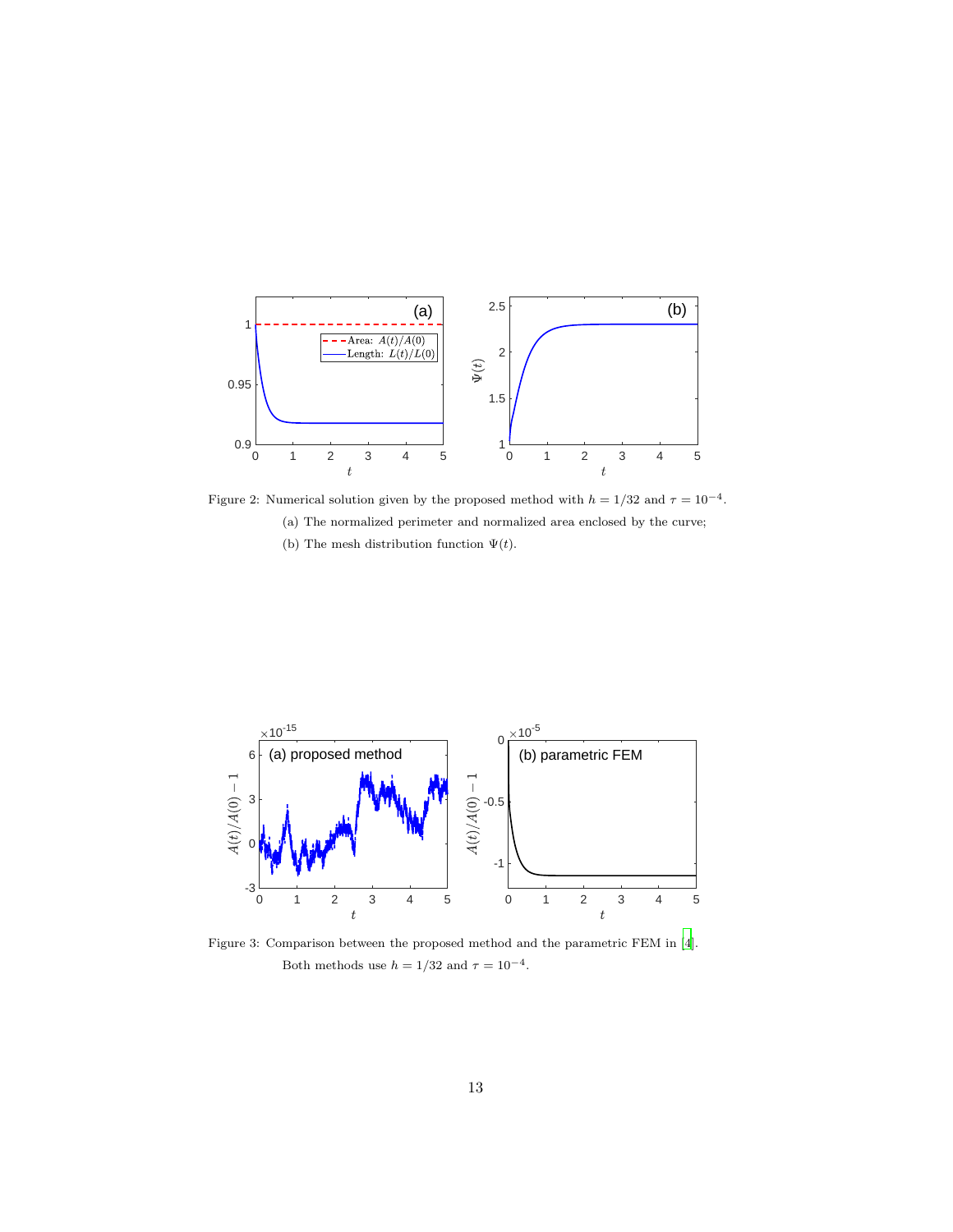# 3.3. Evolution of a "flower" shape

We apply our method to the numerical simulation of surface diffusion flow which initially is a "flower" shape, given in the polar coordinate by

$$
\begin{cases}\nx = [1 + 0.65 \sin(7\theta)] \cos \theta, \\
y = [1 + 0.65 \sin(7\theta)] \sin \theta,\n\end{cases} \quad \theta \in [0, 2\pi].
$$
\n(26)

The shapes of the curves are presented in Figure [4](#page-13-0) at several different time levels. The evolution of the normalized area, normalized perimeter, and mesh distribution function is presented in Figure [5.](#page-14-2) The two figures show that the flower-shape curve evolves gradually to a circle with the same area and shorter perimeter.



<span id="page-13-0"></span>Figure 4: Several steps in the evolution of an initially "flower" shape toward its equilibrium at different times: (a)  $t = 0$ ; (b)  $t = 10^{-4}$ ; (c)  $t = 0.001$ ; (d)  $t = 0.005$ ; (e)  $t = 0.006$  and (f)  $t = 0.01$ , where  $M = 210$  and  $\tau = 10^{-6}$ .

## 4. Conclusion

We have proposed a novel numerical method for simulating the isotropic surface diffusion flow of closed curves in two dimensions. Based on a new weak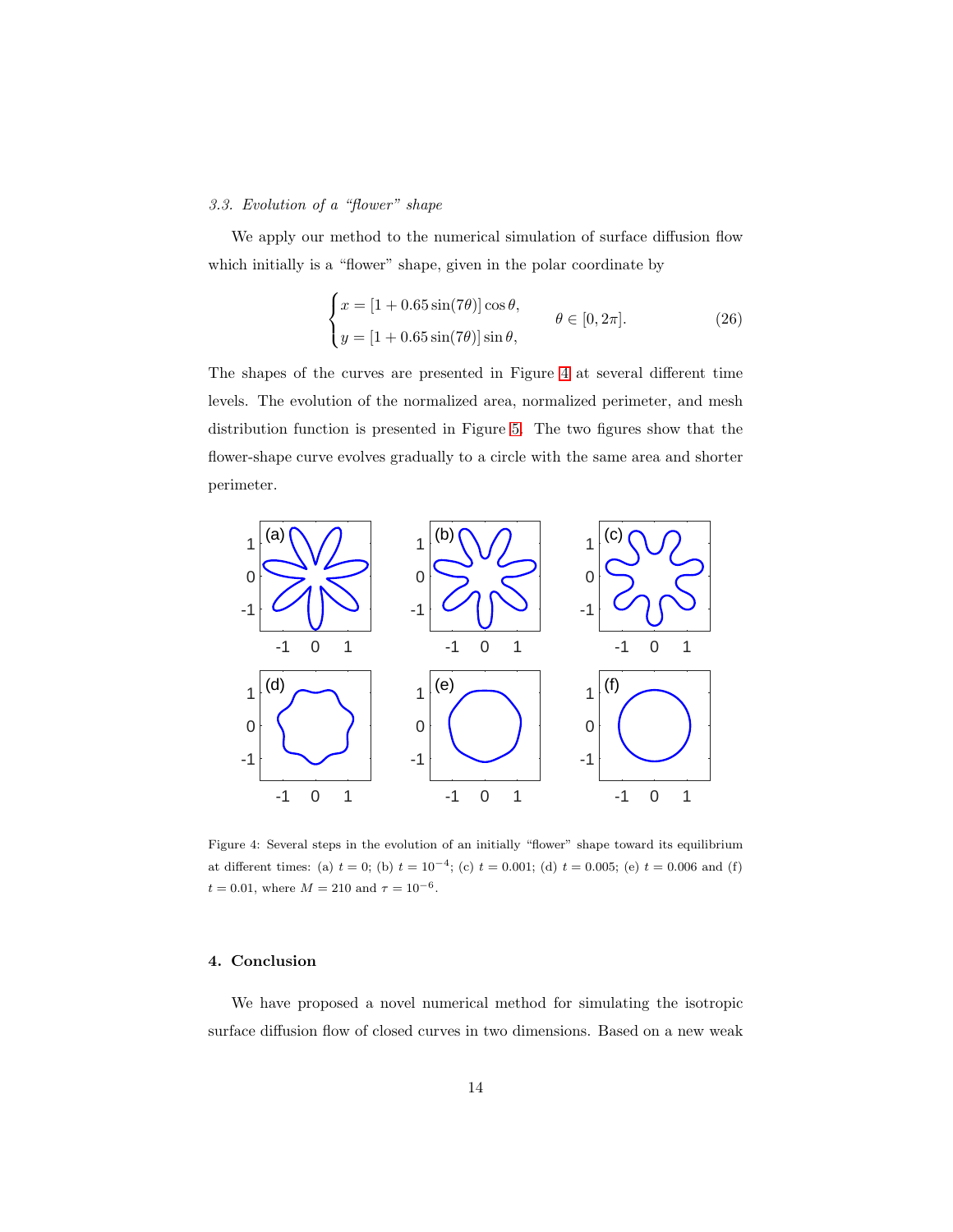

<span id="page-14-2"></span>Figure 5: The corresponding temporal evolutions shown in Fig. [4](#page-13-0) for: (a) the normalized total free energy and the normalized area; (b) the mesh distribution function  $\Psi(t)$ , respectively.

formulation of the surface diffusion equation, we have introduced a piecewise linear finite element discretization for the weak formulation to obtain a nonlinear system of equations, which can be solved by Newton's iteration. We have rigorously proved that the proposed numerical method can simultaneously preserve the two geometric structures, i.e., area conservation and perimeter decrease. Through numerical experiments it is shown that the proposed method is second-order convergent in the  $L^{\infty}$ -norm, and can retain the area conservation and perimeter decrease with machine precision. For a complex flower-shape curve, we have obtained satisfactory numerical results by combining the proposed method with a mesh redistribution technique.

## References

- <span id="page-14-0"></span>[1] Eberhard Bänsch, Pedro Morin, and Ricardo H. Nochetto. Surface diffusion of graphs: Variational formulation, error analysis, and simulation. SIAM J. Numer. Anal., 42(2):773–799, 2004.
- <span id="page-14-1"></span>[2] Eberhard Bänsch, Pedro Morin, and Ricardo H. Nochetto. A finite element method for surface diffusion: the parametric case. J. Comput. Phys., 203:321–343, 2005.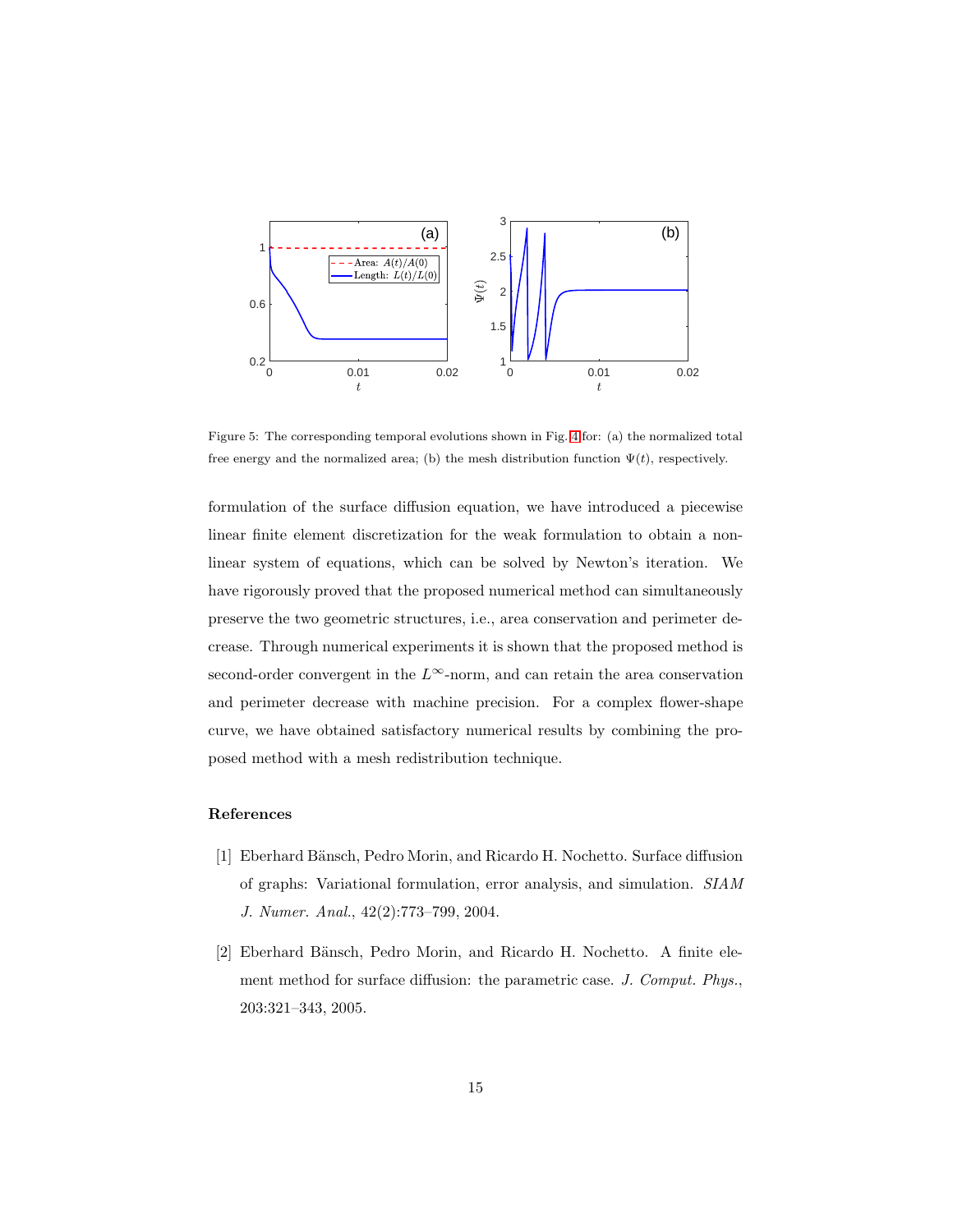- <span id="page-15-0"></span>[3] Weizhu Bao, Wei Jiang, David J Srolovitz, and Yan Wang. Stable equilibria of anisotropic particles on substrates: a generalized Winterbottom construction. SIAM J. Appl. Math., 77(6):2093–2118, 2017.
- <span id="page-15-8"></span>[4] Weizhu Bao, Wei Jiang, Yan Wang, and Quan Zhao. A parametric finite element method for solid-state dewetting problems with anisotropic surface energies. J. Comput. Phys., 330:380–400, 2017.
- <span id="page-15-1"></span>[5] John W. Barrett, Harald Garcke, and Robert Nürnberg. A parametric finite element method for fourth order geometric evolution equations. J. Comput. Phys., 222:441–467, 2007.
- <span id="page-15-5"></span>[6] John W. Barrett, Harald Garcke, and Robert Nürnberg. Numerical approximation of anisotropic geometric evolution equations in the plane. IMA J. Numer. Anal., 28(2):292–330, 2008.
- <span id="page-15-2"></span>[7] John W. Barrett, Harald Garcke, and Robert Nürnberg. On the parametric finite element approximation of evolving hypersurfaces in  $\mathbb{R}^3$ . J. Comput. Phys, 227(9):4281–4307, 2008.
- <span id="page-15-6"></span>[8] John W. Barrett, Harald Garcke, and Robert Nürnberg. A variational formulation of anisotropic geometric evolution equations in higher dimensions. Numer. Math., 109(1):1–44, 2008.
- <span id="page-15-3"></span>[9] John W. Barrett, Harald Garcke, and Robert N¨urnberg. The approximation of planar curve evolutions by stable fully implicit finite element schemes that equidistribute. Numer. Methods Partial Differ. Equ., 27(1):1–30, 2011.
- <span id="page-15-7"></span>[10] John W. Barrett, Harald Garcke, and Robert Nürnberg. Finite element methods for fourth order axisymmetric geometric evolution equations. J. Comp. Phys., 376:733–766, 2019.
- <span id="page-15-4"></span>[11] John W. Barrett, Harald Garcke, and Robert Nurnberg. Parametric finite element approximations of curvature driven interface evolutions. Handbook of Numerical Analysis, 21:275–423, 2020.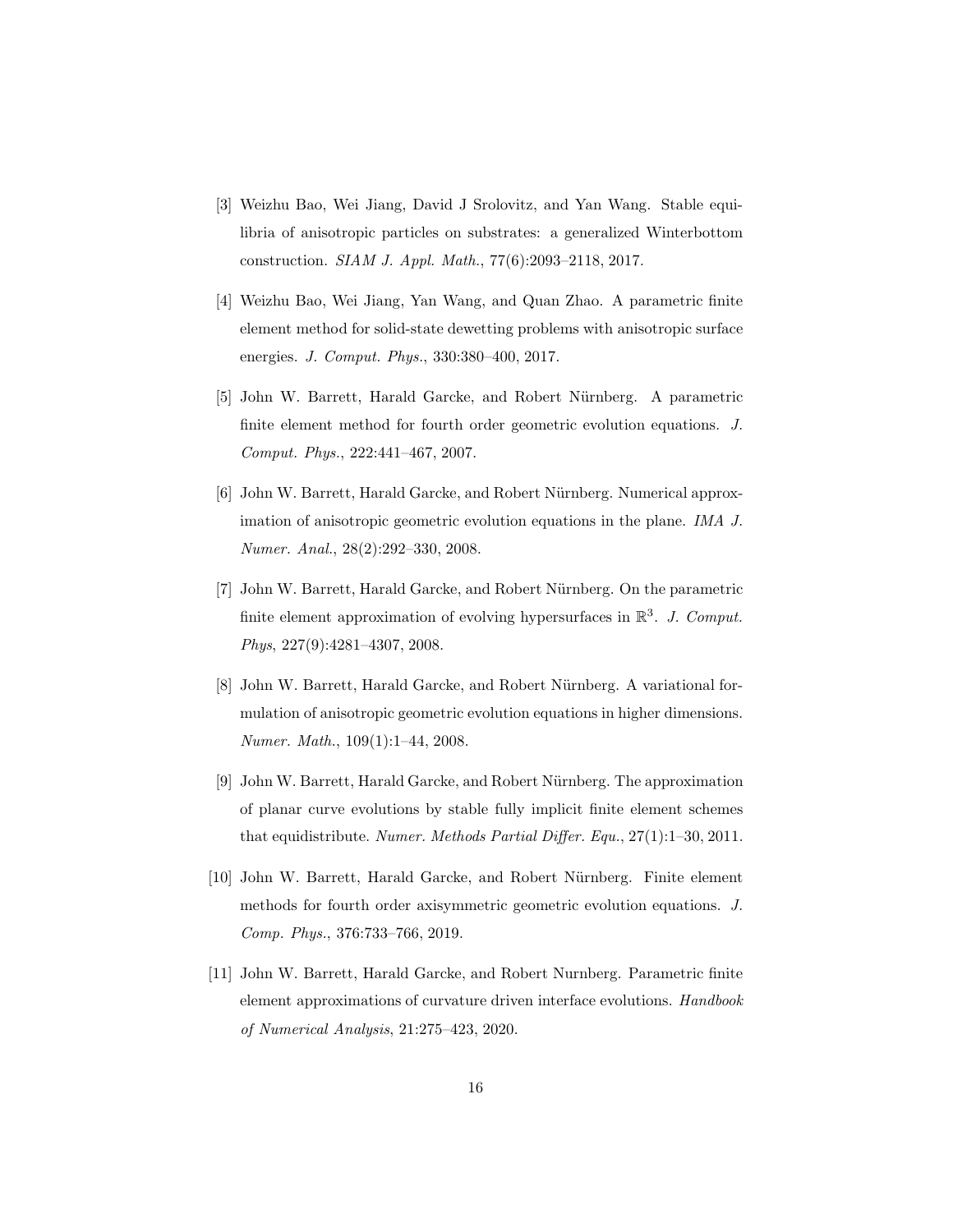- <span id="page-16-0"></span>[12] John W. Cahn and Jean E. Taylor. Surface motion by surface diffusion. Acta Metall. Mater., 42(4):1045–1063, 1994.
- <span id="page-16-3"></span>[13] B. D. Coleman, R. S. Falk, and M. Moakher. Space–time finite element methods for surface diffusion with applications to the theory of the stability of cylinders. SIAM J. Sci. Comput., 17:1434–1448, 1996.
- <span id="page-16-4"></span>[14] Klaus Deckelnick, Gerhard Dziuk, and Charles M. Elliott. Error analysis of a semidiscrete numerical scheme for diffusion in axially symmetric surfaces. SIAM J. Numer. Anal., 41(6):2161–2179, 2003.
- <span id="page-16-5"></span>[15] Klaus Deckelnick, Gerhard Dziuk, and Charles M. Elliott. Fully discrete finite element approximation for anisotropic surface diffusion of graphs. SIAM J. Numer. Anal., 43(3):1112–1138, 2005.
- <span id="page-16-8"></span>[16] K. Deckelnick, G. Dziuk, and C. M. Elliott. Computation of geometric partial differential equations and mean curvature flow. Acta Numerica, 14:139–232, 2005.
- <span id="page-16-6"></span>[17] Gerhard Dziuk. An algorithm for evolutionary surfaces. Numer. Math., 58(1):603–611, 1990.
- <span id="page-16-7"></span>[18] Gerhard Dziuk. Discrete anisotropic curve shortening flow. SIAM J. Numer. Anal., 36(6):1808–1830, 1999.
- <span id="page-16-9"></span>[19] G. Dziuk and C. M. Elliott. Finite elements on evolving surfaces, IMA J. Numer. Anal., 27:262–292, 2007.
- <span id="page-16-1"></span>[20] Morton E. Gurtin and Michel Jabbour. Interface evolution in three dimensions with curvature-dependent energy and surface diffusion: Interfacecontrolled evolution, phase transitions, epitaxial growth of elastic films. Arch. Ration. Mech. Anal., 163(3):171–208, 2002.
- <span id="page-16-2"></span>[21] Wei Jiang, Weizhu Bao, Carl V. Thompson, and David J. Srolovitz. Phase field approach for simulating solid-state dewetting problems. Acta Mater., 60(15):5578–5592, 2012.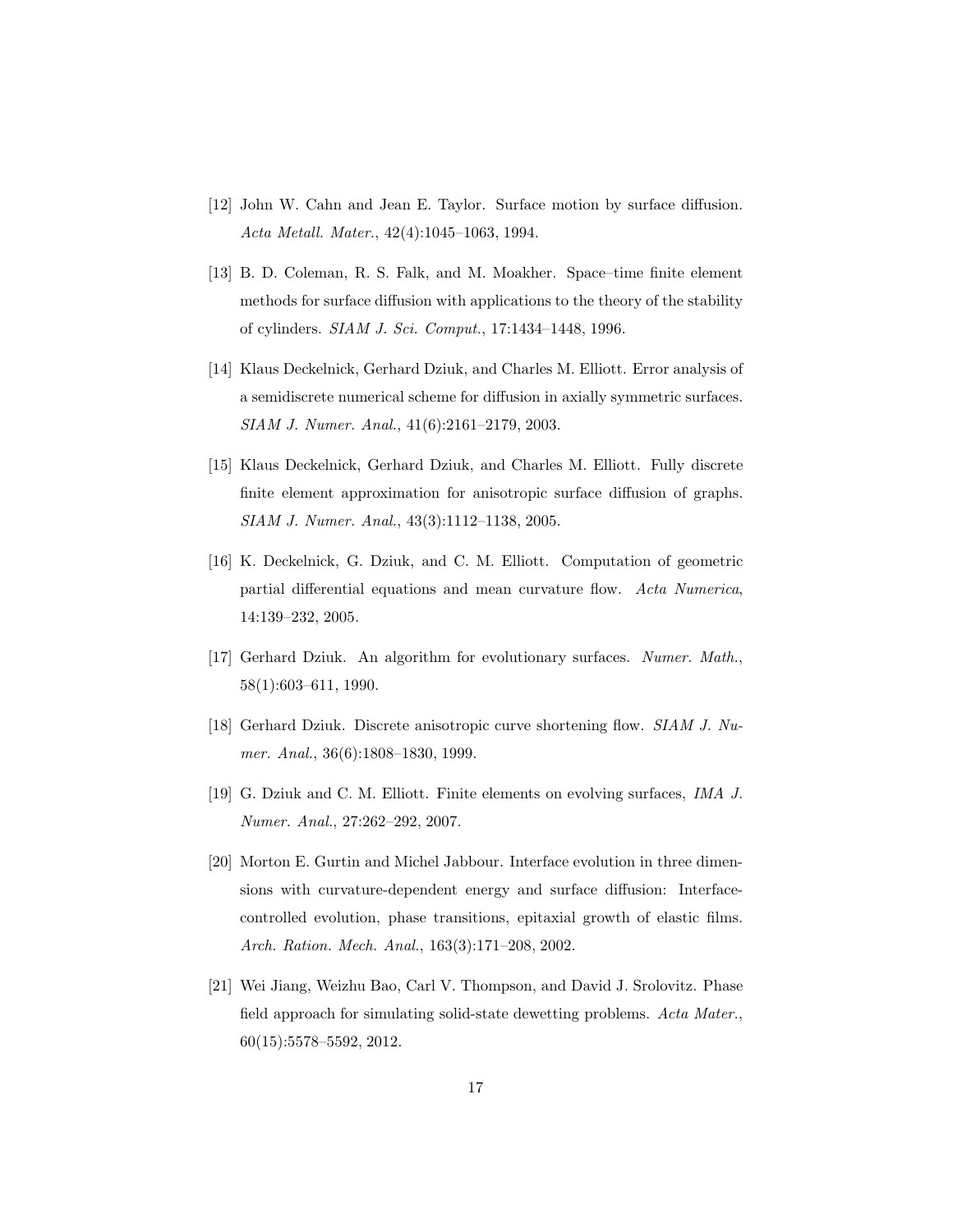- [22] Wei Jiang, Yan Wang, David J Srolovitz, and Weizhu Bao. Solid-state dewetting on curved substrates. Phys. Rev. Mater., 2:113401, 2018.
- [23] Wei Jiang, Yan Wang, Quan Zhao, David J Srolovitz, and Weizhu Bao. Solid-state dewetting and island morphologies in strongly anisotropic materials. Scripta Materialia, 115:123–127, 2016.
- [24] Wei Jiang and Quan Zhao. Sharp-interface approach for simulating solidstate dewetting in two dimensions: A Cahn-Hoffman ξ-vector formulation. Physica D: Nonlinear Phenomena, 390:69–83, 2019.
- <span id="page-17-3"></span>[25] Wei Jiang, Quan Zhao, and Weizhu Bao. Sharp-interface model for simulating solid-state dewetting in three dimensions. SIAM J. Appl. Math., 80(4):1654–1677, 2020.
- <span id="page-17-1"></span>[26] Bo Li, John Lowengrub, Andreas Rätz, and Axel Voigt. Geometric evolution laws for thin crystalline films: modeling and numerics. Commun. Comput. Phys., 6(3):433–482, 2009.
- <span id="page-17-0"></span>[27] William W. Mullins. Theory of thermal grooving. J. Appl. Phys., 28(3):333–339, 1957.
- <span id="page-17-6"></span>[28] Jean E. Taylor and John W. Cahn. Linking anisotropic sharp and diffuse surface motion laws via gradient flows. J. Stat. Phys., 77:183–197, 1994.
- <span id="page-17-4"></span>[29] Carl V. Thompson. Solid-state dewetting of thin films. Annu. Rev. Mater. Res., 42:399–434, 2012.
- <span id="page-17-2"></span>[30] Solmaz Torabi, John Lowengrub, Axel Voigt, and Steven Wise. A new phase-field model for strongly anisotropic systems. Proc. R. Soc. A, 465:1337–1359, 2010.
- <span id="page-17-5"></span>[31] Yan Wang, Wei Jiang, Weizhu Bao, and David J. Srolovitz. Sharp interface model for solid-state dewetting problems with weakly anisotropic surface energies. *Phys. Rev. B*, 91:045303, Jan 2015.